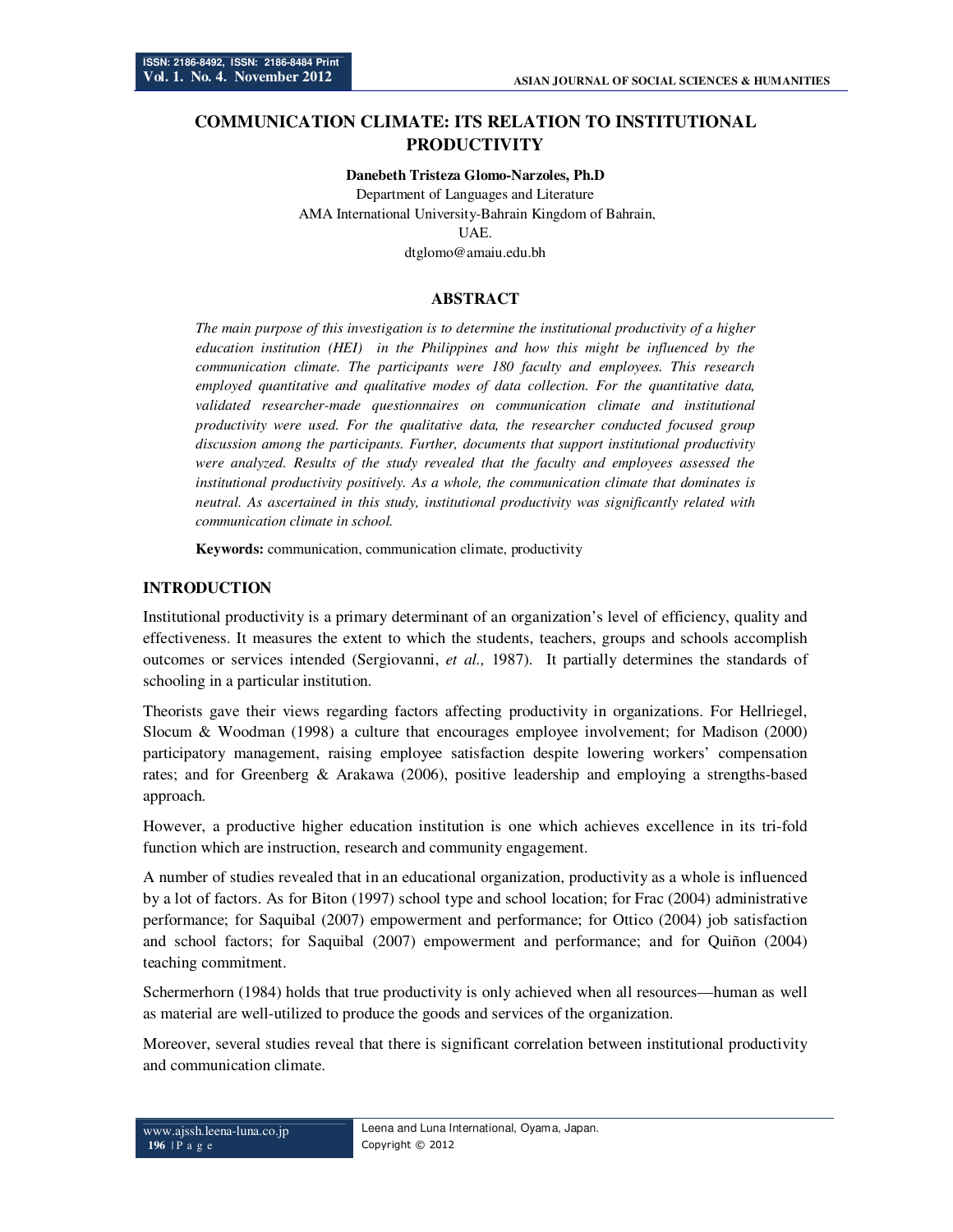Elton Mayo's (1945) finding was that camaraderie among workers; supervisor's demonstrated interest, encouragement, praise and recognition; and the ability to form relationships on the job were more effective that economic incentives in increasing workers' productivity and morale; Pavitt (2000) pointed out that there is a relationship between member communication and work productivity; **Clampitt & Downs (2005)** linked communication on productivity that varied in both kind and magnitude; Madlock (2001) provided an association between communication, leadership, and employee job performance and productivity and communication satisfaction; and Segumpan (1999) Positive and significant correlations were observed between work performance and supportive communication climate and between defensive communication climate and empowerment.

However, Fernandez (2001) ascertained that the style of communication is not a consideration in the kind of working relationship and productivity in the organization as long as interventions were communicated.

This study had been advanced as a result of numerous upshots of noteworthy contributions of theorists and practitioners. Authorities have taken into account communication as a causative feature to the existence of a productive organization.

This study anchors itself on the theory of Davis (in Segumpan, 1999) that performance, satisfaction and productivity in the organization are dependent on communication since the achievement of the goals is of paramount importance to those who manage the enterprise. Effective management utilizes communication as an essential tool to attain these goals.

Koontz (1992) pointed out that in the process of operating an organization, communication is responsible for linking people to achieve common purposes.



This is further clarified by the Macro Approach Model shown in Figure 1.



The model shows that the communication system integrates many functions and links the enterprise with its environment to achieve productivity. Thus, communication is part and parcel of a productive organization.

What is the influence of locale of the school and size of the personnel on communication climate and institutional productivity?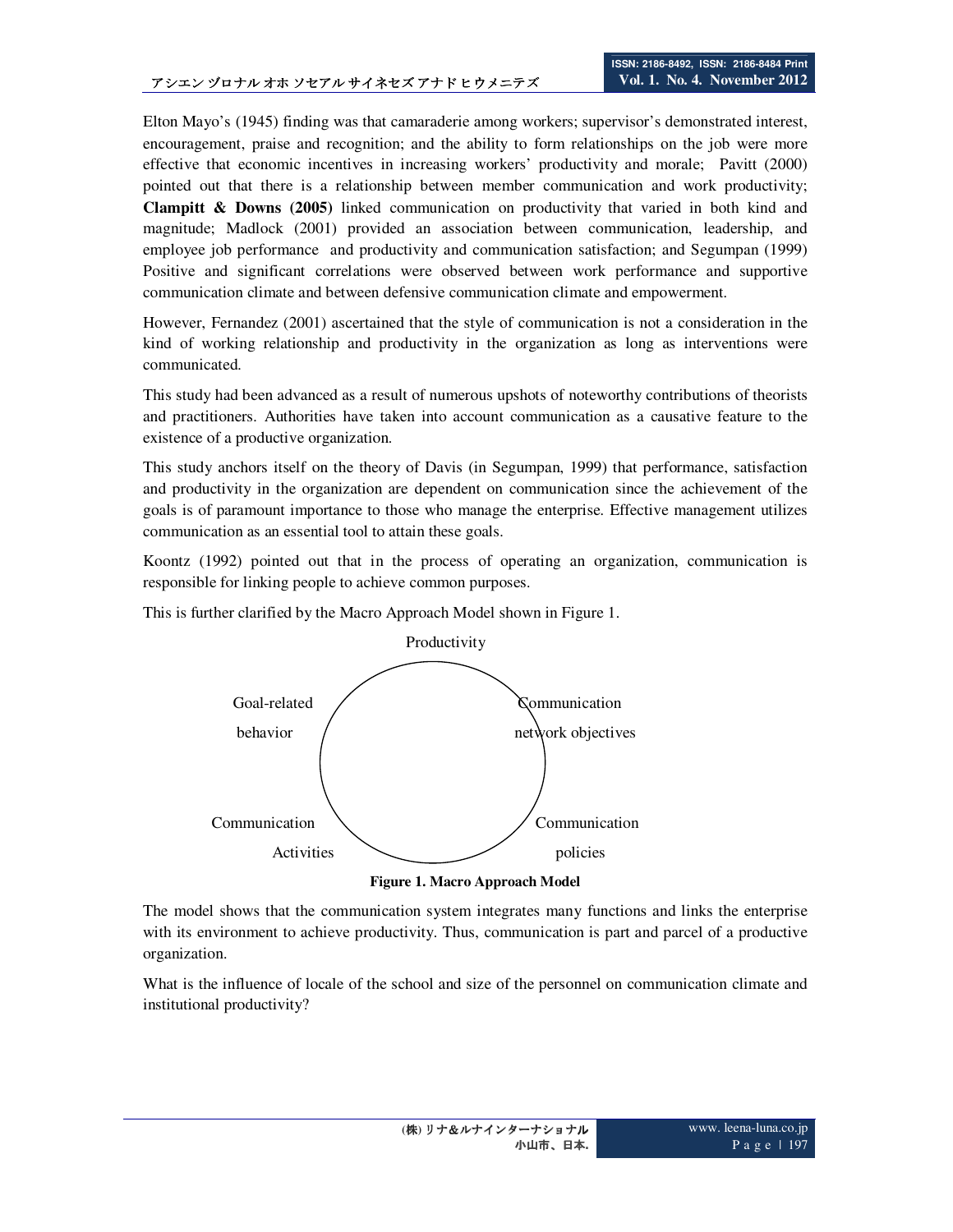Refer to Figure 2.



**Figure 2. Institutional Productivity as Influenced by Communication Climate** 

Figure 2 shows that the independent variables in this study were locale and size of the personnel. The dependent variables were communication climate and institutional productivity.

#### **OBJECTIVES OF THE STUDY**

The main purpose of this investigation is to determine the level of institutional productivity of the HEI and how this might be influenced by prevailing type of communication climate.

Specifically, the study sought answers to the following questions:

1. What is the level of institutional productivity of the entire school system and when campuses are

classified according to:

a. locale; and

b. size of personnel?

2. What is the type of communication climate of the entire school system and when campuses are classified according to:

a. locale; and

b. size of personnel?

3. Is there a significant difference in the level of institutional productivity of the campuses when classified according to:

a. locale; and

b. size of personnel?

4. Is there a significant difference in the type of communication climate of the campuses when classified according to:

a. locale; and

b. size of personnel?

5. Is a there significant relationship between institutional productivity and communication climate?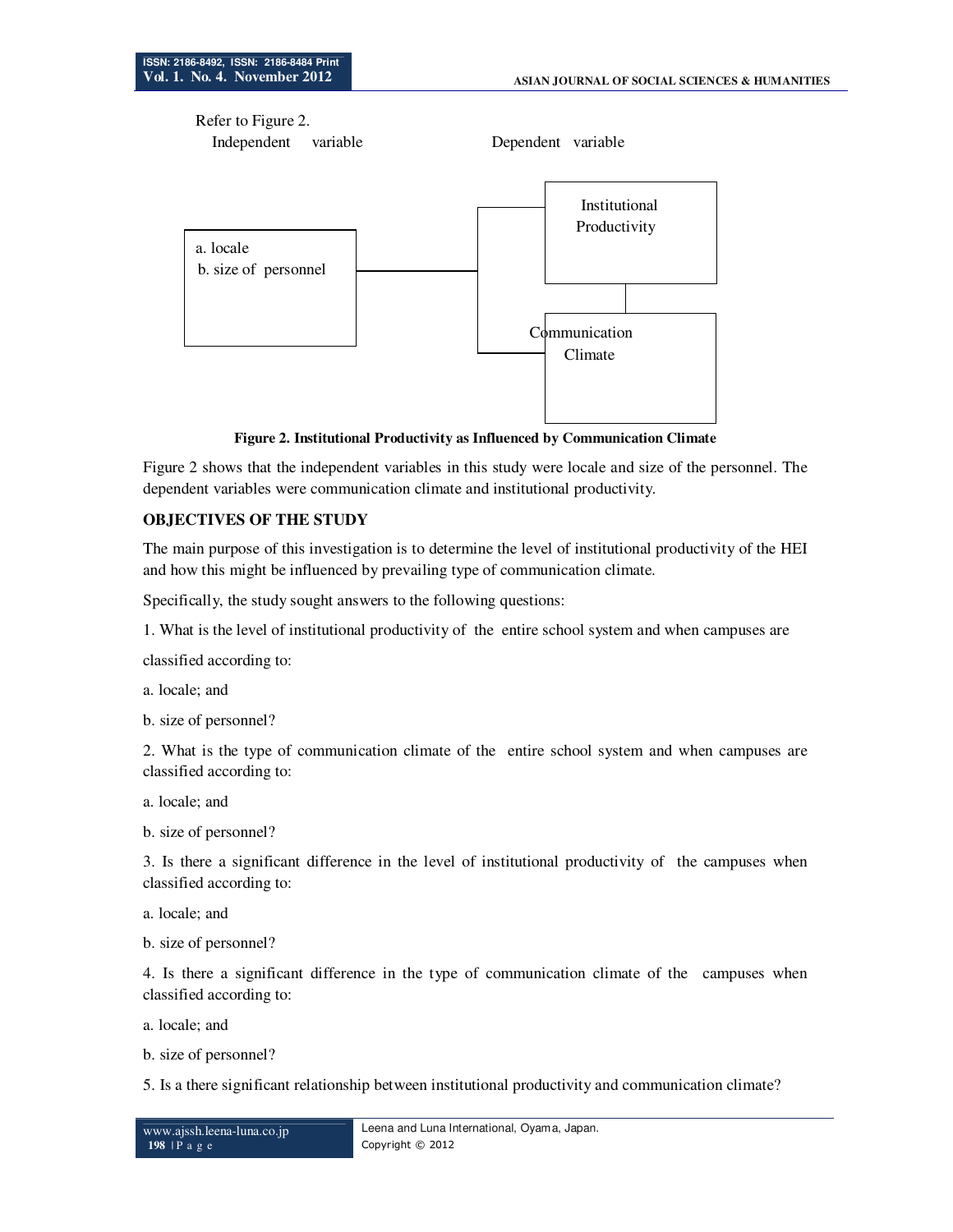## **METHODS**

## **Participants**

The participants of the study were 180 teaching and non-teaching personnel in a higher educational institution in the Philippines. This is 30% of the total teaching and non-teaching personnel of 545. Stratified random sampling was employed in the selection of the participants.

## **Data Collection Instruments**

This research employed quantitative and qualitative modes of data collection. For the quantitative data, researcher-made questionnaires were used to gather data needed in this study. Instruments on institutional productivity and communication climate were pilot-tested for reliability. Result of the pilot-test showed Alpha = .8380 reliability. Thus, the instruments had high reliability.

The Institutional Productivity questionnaire is a 24-item researcher-made questionnaire used to assess the level of institutional productivity in the core areas of instruction, research and community service.

For the qualitative data on institutional productivity, the researcher conducted FGD among the selected participants. They were asked about their comments and views regarding the core areas of institutional productivity which are instruction, research and community service. Their responses were noted by the researcher and at the same time, tape recorded.

Further, documents such as annual reports, journals, school publications and others that may contain information on what the school, specifically the personnel have achieved were analyzed.

The Communication Climate questionnaire was a 24-item rating scale using Likert format patterned from the Communication Climate Inventory by Costigan and Schmeidler (1984) was utilized. The items are descriptive of the type of communication between teaching and non-teaching personnel and the administration and their immediate supervisors on the job. Communication climate may range from defensive to supportive.

#### **Data Analysis**

The data gathered for the study were computer-processed for some statistical analysis using the Statistical Package for Social Science (SPSS) program. The descriptive statistics employed were mean and standard deviation For inferential statistics, t-Test, Analysis of Variance (One-Way ANOVA) and Pearson Product-Moment Coefficient of Correlation (Pearson's r) were utilized. The results of inferential analysis were interpreted using .05 level of significance.

#### **RESULTS AND DISCUSSIONS**

| <b>Category</b>   |      | <b>Description</b> | SD  |  |
|-------------------|------|--------------------|-----|--|
| Entire System     | 3.03 | Satisfactory       | .51 |  |
| Instruction       | 3.67 | Very Satisfactory  | .42 |  |
| Research          | 2.60 | Satisfactory       | .51 |  |
| Community Service | 2.84 | Satisfactory       | .44 |  |

#### **Table 1. Institutional Productivity**

The level of institutional productivity of the HEI is "satisfactory" as indicated by the mean of 3.03 and standard deviation of .51.

The HEI has "very satisfactory" performance in the area of instruction because the administration was perceived to have "exercised sound judgment on curriculum matters which contributed to graduates'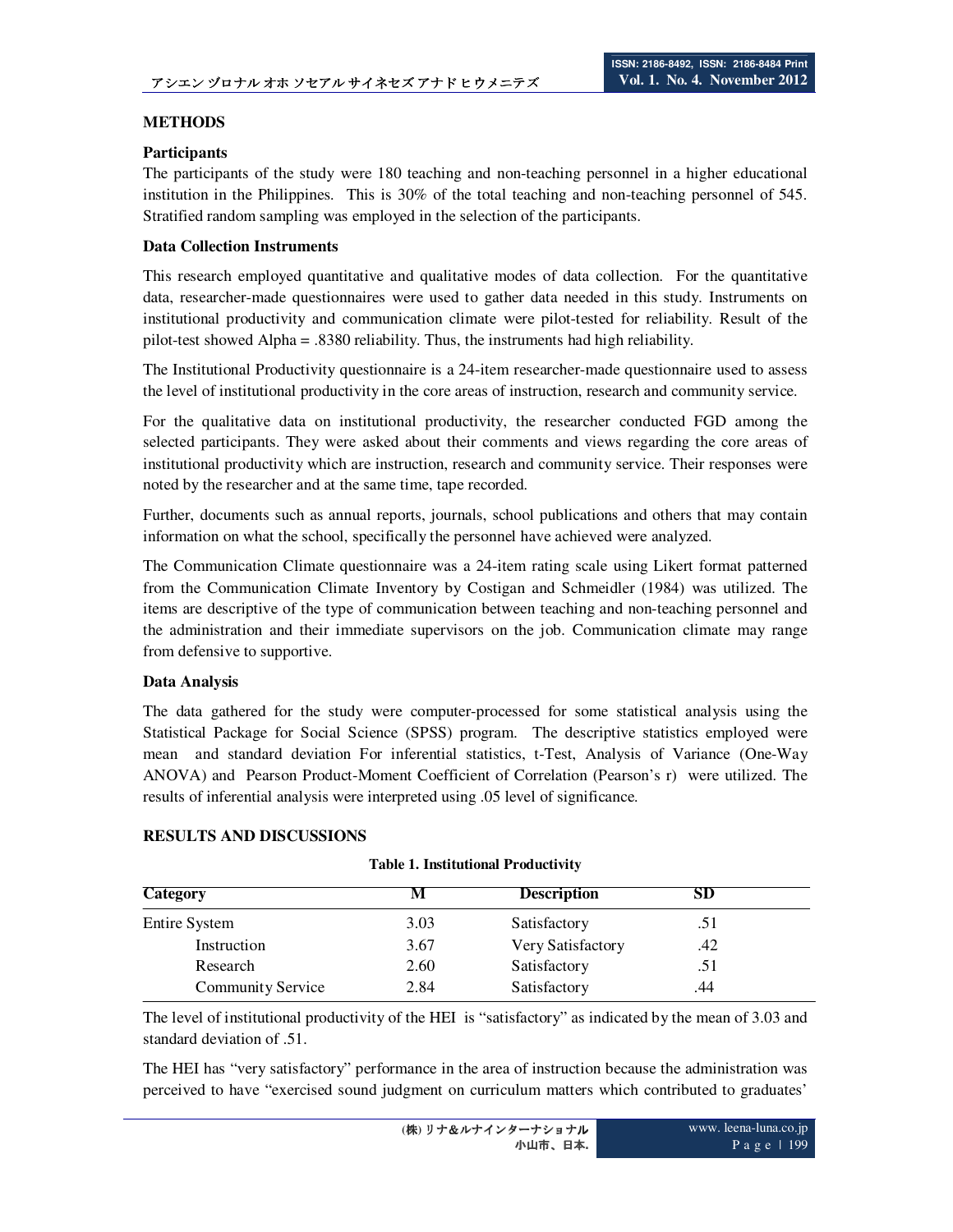performance in the board examination, the academic council supervised grading policy implementation, and the curricular offerings were constantly under management review to be relevant and flexible to address students' needs". These were supported by the findings from the document analysis and FGD.

The HEI's productivity in the area research was "satisfactory" which is credited to its strengths such as "wide-ranging research development program in the College, availability of research grants to faculty members, non-teaching personnel and students, and participation of the school personnel in professional research conferences". These were also confirmed by the document analysis and FGD.

 "Satisfactory" productivity in the area of community service was made possible by the College's ability to "generate funds for community projects or activities. The funds maintain community development projects and the College also found it easy to solicit support of the community". These findings were verified by the document analysis and FGD responses.

| Category                     | M    | <b>Description</b> | <b>SD</b> |
|------------------------------|------|--------------------|-----------|
| A. Locale                    |      |                    |           |
| <b>First District</b>        | 3.02 | Satisfactory       | .41       |
| <b>Second District</b>       | 3.15 | Satisfactory       | .55       |
| <b>Fourth District</b>       | 3.14 | Satisfactory       | .57       |
| Lone District                | 2.94 | Satisfactory       | .51       |
| B. Size of Personnel         |      |                    |           |
| Big $(100 \text{ and more})$ | 2.97 | Satisfactory       | .48       |
| Small (less than 100)        | 3.14 | Satisfactory       | .56       |

**Table 2. Comparative Level of Institutional Productivity of the HEI and Its Campuses** 

Regardless of the locale of the campuses, the respondents perceived their respective schools' institutional productivity as "satisfactory".

Regardless of the size of the personnel, whether they number 100 or more or less than a hundred, campuses were perceived to have "satisfactory" productivity.

|                       | Sum of         | df  | Mean          | $\mathbf{F}$ | Sig. |
|-----------------------|----------------|-----|---------------|--------------|------|
|                       | <b>Squares</b> |     | <b>Square</b> |              |      |
| <b>Between Groups</b> | 1.431          | 3   | .477          | 1.840        | .142 |
| <b>Within Groups</b>  | 45.623         | 176 | .259          |              |      |
| Total                 | 47.054         | 179 |               |              |      |

 **Table 3. Differences in the Level of Institutional Productivity According to the Locale of the School** 

There was no significant difference on the level of institutional productivity when the campuses were classified according to locale ( $F= 1.84$ ,  $df= 3$ ). The mean scores ranged from 2.94 to 3.15, all are described as "satisfactory", that is, the institutional productivity of the HEI and its school affiliates taken singly, were all satisfactory.

The results implied that the economic status and material resources of each congressional district have no differential influence on the institutional productivity of the campuses. Further, the result was corroborated by the claim of Fernandez (2001) that the type, including the locality of school was not related to or associated with educational organization's productivity; and Rabanes (1990) who found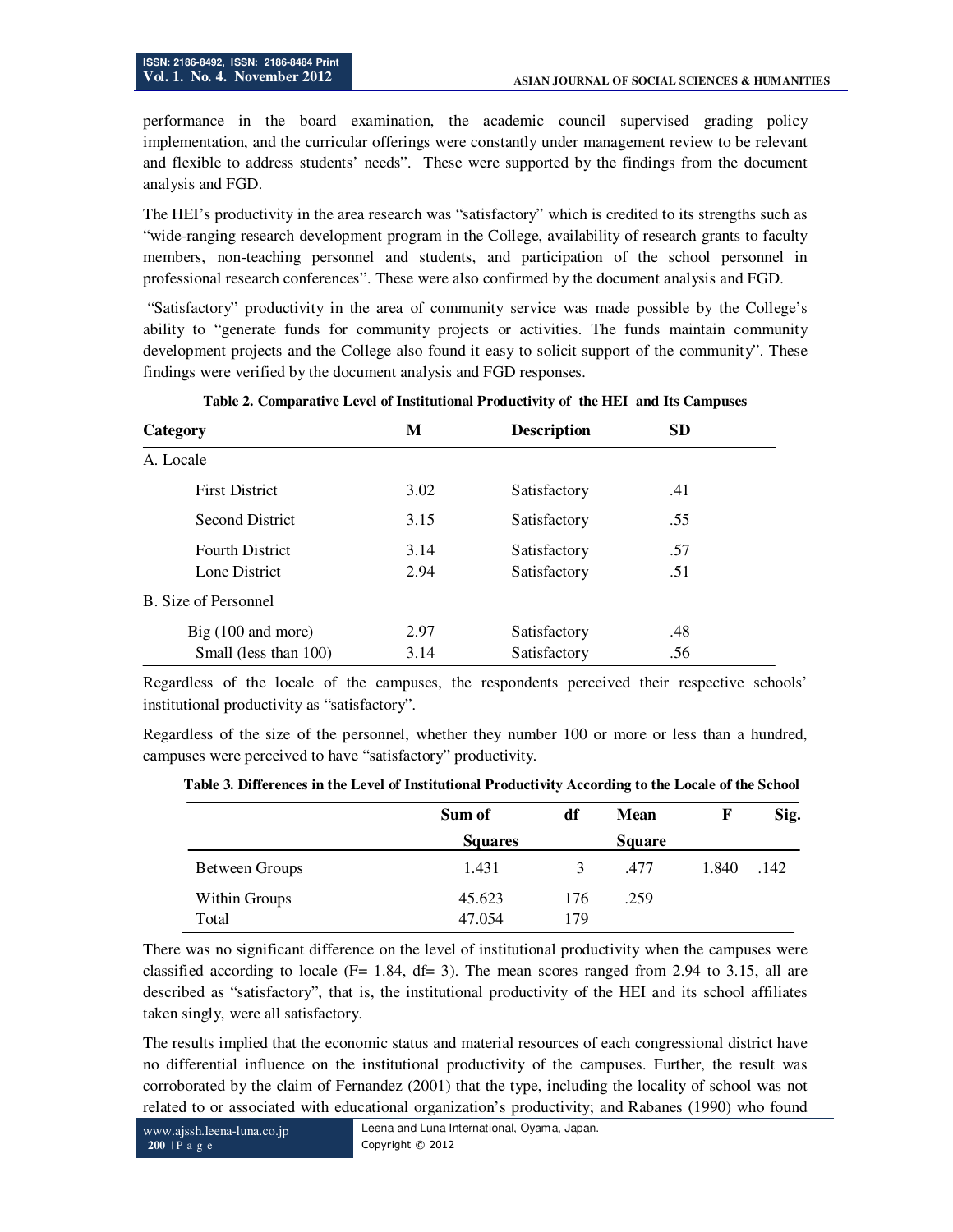out that organizational climate which includes the environment in and out the organization does not influence productivity.

| Category              | N               | М           | <b>SD</b>      |  | $df$ Sig. $(2-tailed)$ |
|-----------------------|-----------------|-------------|----------------|--|------------------------|
| Size of the Personnel |                 |             |                |  |                        |
| <b>Big</b>            | 114<br>$-2.217$ | 2.91<br>178 | .48<br>$.028*$ |  |                        |
| Small                 | 66              | 3.10        | .56            |  | * $p<.05$              |

**Table 4. Differences in the Level of Institutional Productivity According to the Size of the Personnel** 

There is a significant difference on the level of institutional productivity when campuses were classified according to the size of personnel. To add, the participants had grasped the fact that that working with a few number of people is better than working with a big group.

**This has been supported by the principle of reductionism** which holds that the whole group is, at best, only equal to the sum of its parts. This happens if interaction runs smoothly. If interaction does not go well, a group's performance will be less than the sum of what each group member could have done alone. The larger the group, the greater the odds are that the group will have problems with interaction.

Steiner's (1966) theory of group performance strengthened the findings of the study. He noted that increases in group size lead to five outcomes: more total productivity; however, less productivity per person; and increased odds that a group member will propose an accurate answer; however, greater odds that the entire group will not accept an accurate answer; and finally, slower work.

**Table 5. Type of Communication Climate in WVCST** 

| <b>Category</b> |               | <b>Description</b> | SD        |
|-----------------|---------------|--------------------|-----------|
| Entire System   | $\lambda$ 0.7 | Neutral            | $\cdot$ . |

The type of communication climate that prevailed in the HEI and its satellite campuses was "neutral".

This neutral communication climate means that the communication atmosphere between the faculty and employees to the administration and their immediate supervisors is neither supportive nor defensive.

| Table o . Communication Chinate in First Campuses |      |                    |           |  |  |
|---------------------------------------------------|------|--------------------|-----------|--|--|
| Category                                          | M    | <b>Description</b> | <b>SD</b> |  |  |
| A. Locale                                         |      |                    |           |  |  |
| <b>First District</b>                             | 3.00 | Neutral            | .47       |  |  |
| <b>Second District</b>                            | 3.08 | <b>Neutral</b>     | .36       |  |  |
| <b>Fourth District</b>                            | 3.11 | <b>Neutral</b>     | .54       |  |  |
| Lone District                                     | 2.87 | Neutral            | .42       |  |  |
| B. Size of Personnel                              |      |                    |           |  |  |
| $Big(100$ and more)                               | 2.91 | <b>Neutral</b>     | .44       |  |  |
| Small (less than 100)                             | 3.10 | Neutral            | .50       |  |  |

**Table 6 . Communication Climate in HEI Campuses**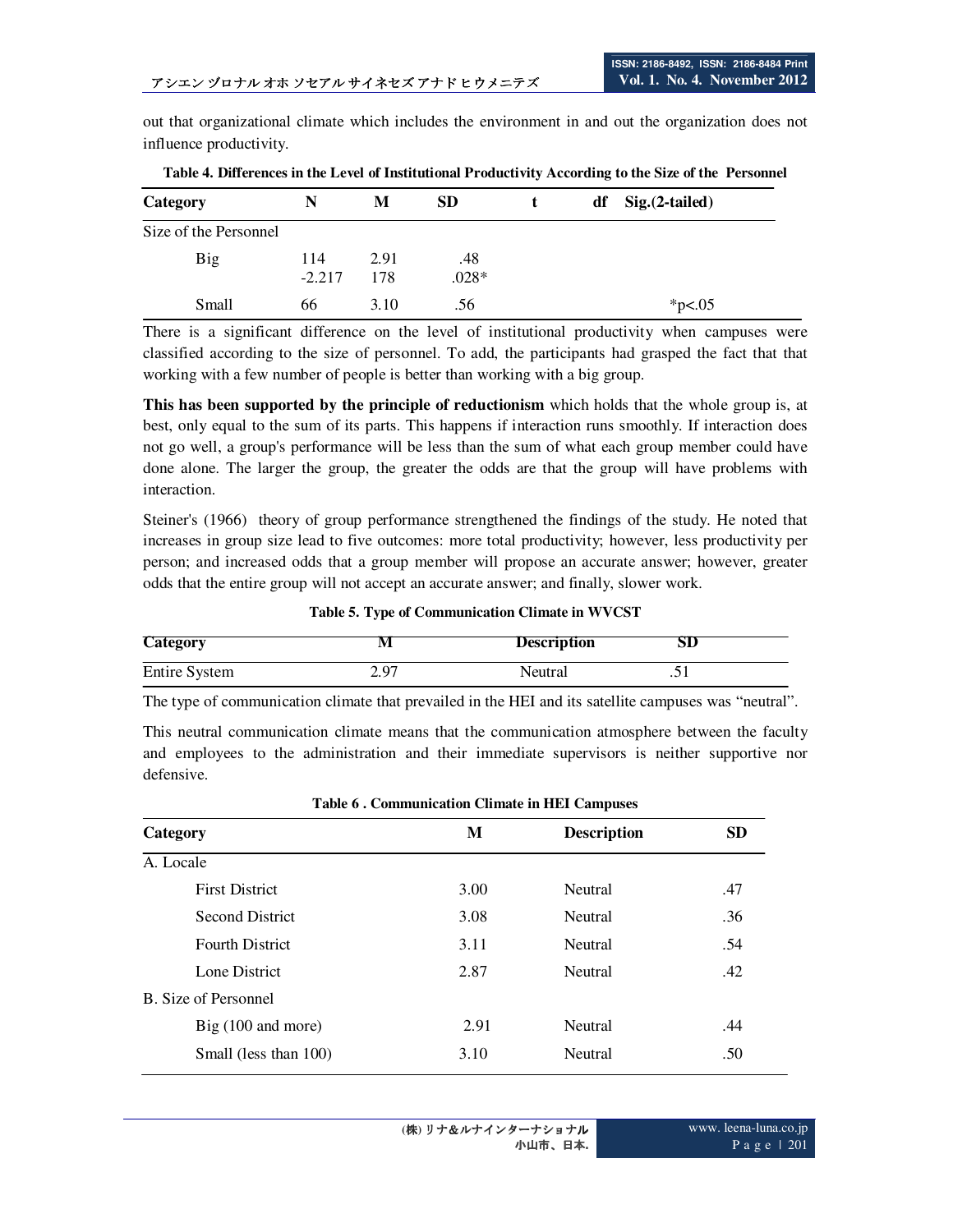Regarding the locale of the campuses, the respondents viewed the type of communication climate in their respective schools as "neutral". Since the HEI is a state-owned institution, the bureaucratic structure is very evident. The neutral communication climate has been an upshot of Weber's theory (1947) that a bureaucratic structure enables organizations to define very clearly what behavior in employees is acceptable and expected. Bureaucracies adhere to formalized rules and policies that they put in place for themselves and communication within a bureaucracy goes by the book.

As to the size of the personnel, even if the institution has 100 or more, or less than a hundred personnel, all institutions were perceived to have "neutral" communication climate. However, those having 100 or more personnel have lower mean than schools having less than a hundred personnel.

|                | Sum of         | df  | <b>Mean</b>   | F     | Sig. |
|----------------|----------------|-----|---------------|-------|------|
|                | <b>Squares</b> |     | <b>Square</b> |       |      |
| Between Groups | 2.062          | 3   | .687          | 3.256 | .023 |
| Within Groups  | 37.145         | 176 | .211          |       |      |
| Total          | 39.207         | 179 |               |       |      |

**Table 7. Differences in the Communication Climates Among the Campuses Categorized According to their Locale** 

#### $*p<.05$

F results revealed that there was a significant difference in the type of communication climate when the campuses were classified according to their locale. The difference in the communication climate on the locale of the campuses is verified by systems theory which emphasizes the effect of environment on managing an organization and this includes communication. Open systems are systems that allow free movement of energy, information, ideas, data, people and so on across organizational boundaries.

|              | --  |       |      |      |
|--------------|-----|-------|------|------|
| Category     | N   | Mean  | df   | Sig. |
| Big          | 37  | 3.03  |      |      |
|              | 178 | 3.542 | .061 |      |
| <b>Small</b> | 18  | 3.15  |      |      |

**Table 8. Differences in the Type of Communication Climate According to the Size of Personnel** 

Results of the t-test revealed that there was no significant difference on the perceived type of communication climate when the campuses were classified according to the size of personnel. This means that the number of personnel does not influence the type of communication climate in the organization. Whether the group is big or small, the same communication opportunities are experienced between the supervisor and his subordinates.

According to Pavitt (2000), as the size of group increases, the relative opportunity that members have to speak decreases. They get less "talk time" apiece.

| Table 9. Relationship of Communication Climate and Institutional Productivity of WVCST |  |  |  |  |  |  |  |
|----------------------------------------------------------------------------------------|--|--|--|--|--|--|--|
|----------------------------------------------------------------------------------------|--|--|--|--|--|--|--|

|               |                 | <b>Communication Climate</b> |
|---------------|-----------------|------------------------------|
| Institutional | Pearson r       | $.758**$                     |
| Productivity  | Sig. (2-tailed) | .000                         |
|               | N               | 180                          |

 $*p<.05$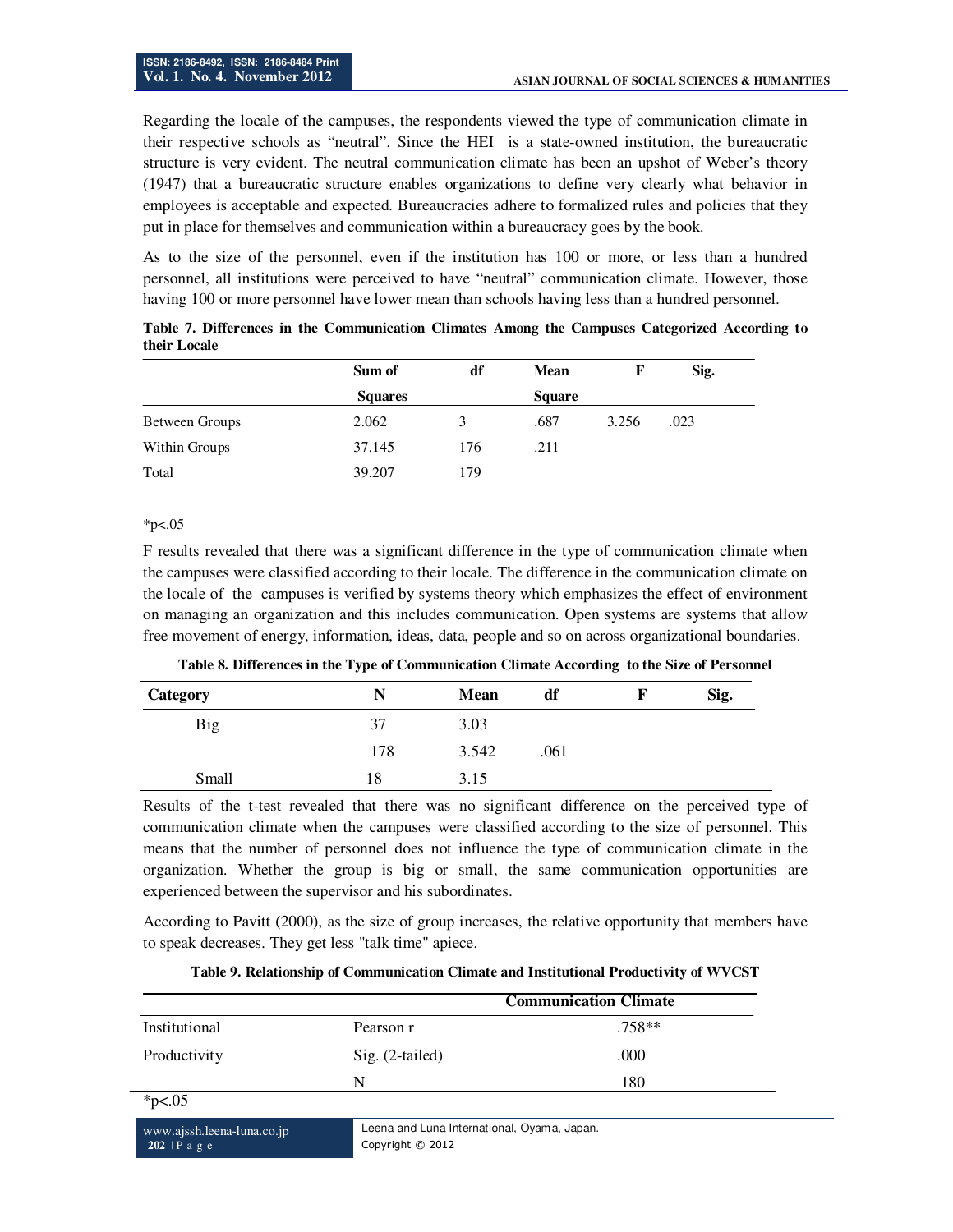The results of the correlational analysis using Pearson r, revealed that a significant relationship exists between communication climate and institutional productivity of the HEI and its satellite campuses. Thus, the type of communication climate is a contributing factor to the College's productivity in the areas of instruction, research and community service.

This correlation between communication climate and institutional productivity was strengthened by Elton Mayo's (1945) most important finding which stood in stark contrast to classical theory was that informal groups and camaraderie among workers; supervisor's demonstrated interest, encouragement, praise and recognition; and the ability to form relationships on the job were more effective that economic incentives in increasing workers' productivity and morale.

Pavitt (2000) also added credence to the present investigation for he stated that there is a relationship between member communication and work productivity.

Moreover, findings of the study of **Clampitt & Downs (2005) that** explored the relationship between communication and productivity revealed that communication was perceived to have an impact on productivitythat varied in both kind and magnitude.

Segumpan (1999) explained the result of his study citing Davis's theory which states that performance and satisfaction in the organization are dependent on communication since the achievement of the goals is of paramount important to those who manage the enterprise. Effective management utilizes communication as an essential tool to attain these goals.

Thus, supportive climates contribute to positive work performance and productivity while defensive climates also pave the way for negative work performance and productivity.

# **CONCLUSIONS AND RECOMMENDATIONS**

In view of the findings, the following conclusions were drawn:

- 1. Locale of the school does not contribute to institutional productivity.
- 2. The size of personnel is a significant correlate to institutional productivity.
- 3. Locale of the school is a significant factor that affects communication climate.
- 4. The size of personnel is not influential to the communication climate in the school.
- 5. Institutional productivity is significantly related with the communication climate in school.

Based on the findings and conclusions, the following were recommended:

The HEI administration should look into the strengths and weaknesses in the areas of instruction, research and community service. Policies have to be reviewed and revised and interventions should be introduced to enhance the area of instruction, most especially in the areas of community service and research which had satisfactory levels of productivity. The administration should also consider suggestions of the faculty and employees regarding these areas.

The College, through the Human Resource Development Office (HRDO) must conduct seminarworkshops and other activities which can foster positive and supportive communication climates in the institution.

The deans, heads and subject chairs, who are the immediate supervisors of the faculty members and non-teaching personnel, must encourage their subordinates to be involved in research and community service activities of the College. They should also update their subordinates on the policies, plans, developments, programs, projects and activities of the College pertinent to its tri-fold function of instruction, research and community service. The supervisors should try to create a supportive communication climate by having an open-door policy through listening to the subordinates, having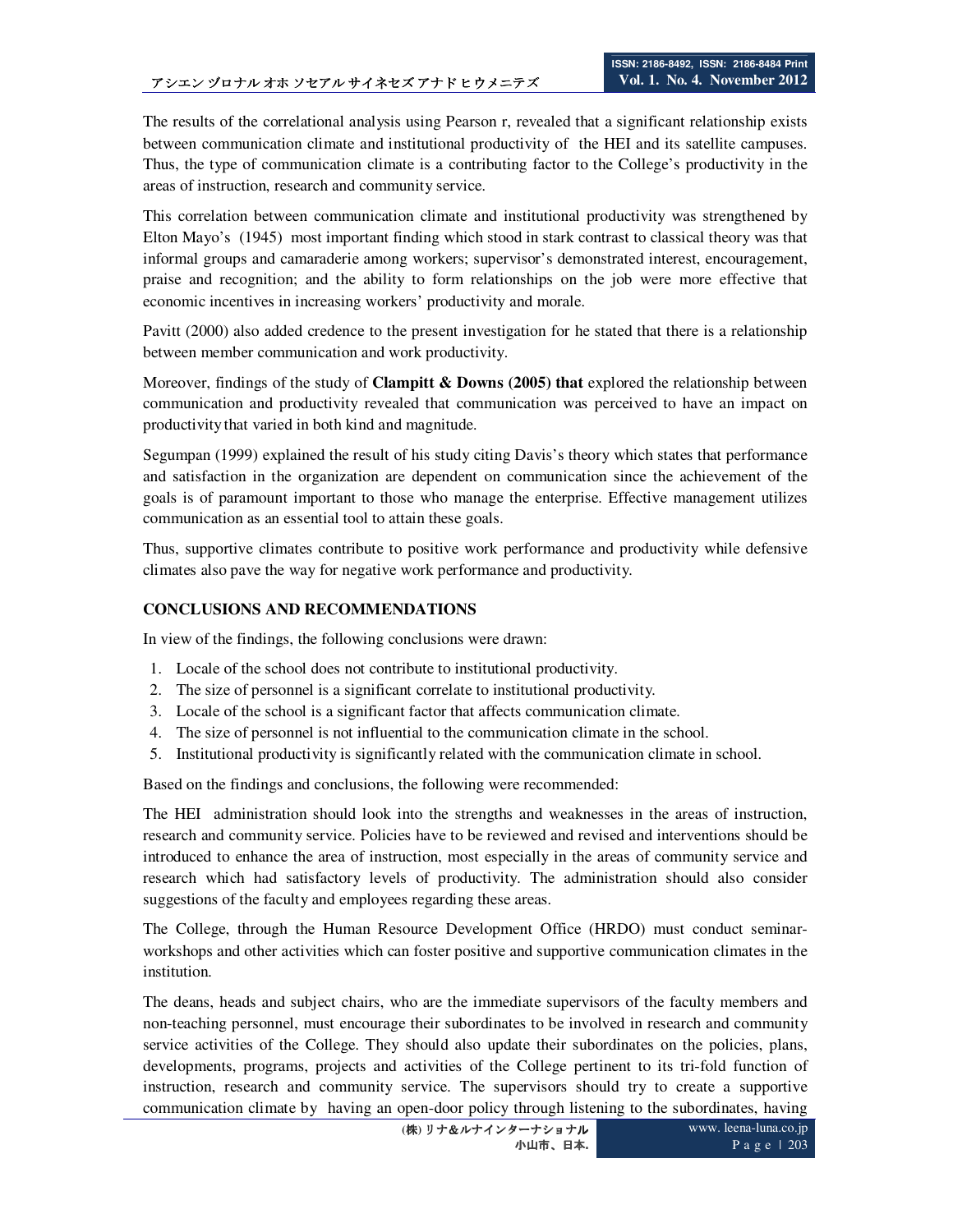the willingness to express a common humanity in dealing with them and making them feel a sense of personal worth and importance within the organization. This supportive climate will then usher the attainment of the vision, mission, goals and objectives of the College.

The faculty and employees should take necessary efforts to improve the level of institutional productivity of the College. The faculty members should recognize the fact that the function of teachers is not only on instruction but also on research and community service. As such, the faculty members as well as the employees should support the College's programs and projects by joining research and community service activities beyond the call of duty.

It is also recommended that the faculty and employees should use their initiative to keep abreast with the necessary information relevant to the College's academic and non-academic functions.

The students should also cooperate with the College's projects by joining activities which promote the school's tangible outputs in the areas of instruction, research and community service.

The findings of this study can be a benchmark of higher education institutions to enhance their institutional productivity in the core areas of instruction, research and community service. State and private colleges which also work out for their conversion into a university can gain a lot from the findings of this study.

#### **REFERENCES**

- Asian Development Bank and World Bank. (1999). *Philippine Education for the 21stCentury. The 1998 Philippine Education Sector, Study.* Manila.
- Beck, C. (1985). *The open-door policy: communication climate and the military supervisor.* Retrieved fromhttp://www.airpower.maxwell.af.mil/airchronicles/aureview/1985/may-jun/beck.html.
- Biton, A.P. (1997). Team Relationship, Mentoring Behavior and Leadership Qualities as Correlates to Productivity Among Secondary School Administrators in Iloilo."Unpublished Doctor of Education (Educational Management) Dissertation, West Visayas State University, Iloilo City, Philippines.
- Evans, K.M. (1993). *Trust and shared governance of schools: A Qualitative Approach.* Dissertation Abstracts International. 53 (09), 3059.
- Gibb, J.R.(1961). Defensive and supportive communication. *Journal of Communications,* 1961, 11, 141-148
- James, I.C. and Martha, A.S. (1983). Communication Climate Inventory. http://www.cps.usfca.edu/ ob/studenthandbooks/321handbook/climate.htm.
- Koontz, O. (1992). Weikreich, *Management*. New Jersey: Mc Graw, Inc. p. 704.
- Madison, W. (2000). *International Review of Business Research Papers.* Vol.3 No.2 June 2007
- Mayo, E. (1945). *The Social Problems of an Industrialized Civilization*. Andover, Mass.: Andover press.
- McCroskey, J.C. and Richmond, V.P. (1996). Human communication theory and research: Traditions and models. In M.B. Salwen and Stacks, D.W. (Eds.). *An integrated approach to communication theory and research.* Mahwah, NJ: Lawrence Eribaum Publishers, 233-242.
- McCroskey, J.C. and Richmond, V.P. (1997). *Communication in educational organizations.* Acton, MA: Tapestry Press.